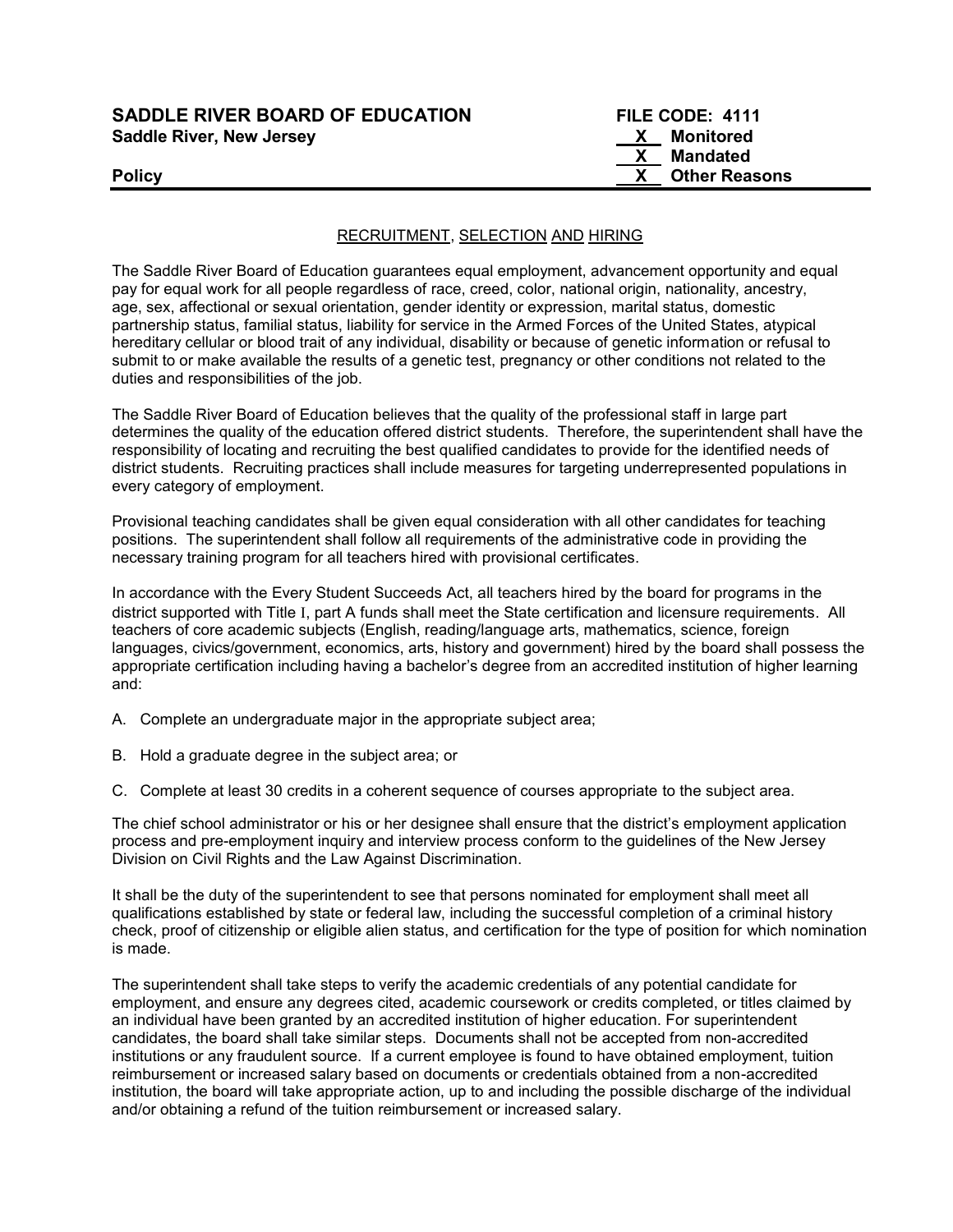# RECRUITMENT, SELECTION AND HIRING (continued)

The superintendent shall recommend for employment those individuals who, in his/her opinion, are best qualified to fill the vacancy without regard to race, creed, color, national origin, nationality, ancestry, age, sex, affectional or sexual orientation, gender identity or expression, marital status, domestic partnership status, familial status, pregnancy, liability for service in the Armed Forces of the United States, atypical hereditary cellular or blood trait of any individual, disability or because of genetic information or refusal to submit to or make available the results of a genetic test, or other conditions not related to the duties and responsibilities of the job.

The superintendent shall prepare and maintain job descriptions that define the duties, responsibilities and qualifications required for each position. The board shall adopt those job descriptions required by law or code and others as appropriate.

The superintendent in determining the candidates to be nominated shall seek information whenever possible from the candidate's prior employers.

The board shall affirm employment and initial placement on the salary guide by a recorded roll call majority vote of the full membership of the board.

The board shall appoint all staff members only from nominations made by the superintendent. Should a nominee be rejected, it shall be the duty of the superintendent to make other nominations.

#### Residency Requirements

Every employee hired by the board shall have their principal residence with the State of New Jersey. For the purposes of this policy an employee may have only one principal residence which shall be defined as:

- A. Where the employee spends the majority of their nonworking time;
- B. Is most clearly the center of the employee's domestic life; and
- C. The employee's designated legal address and legal residence for voting.

The fact that an employee is either domiciled or owns a home or property in the State of New Jersey shall not by itself satisfy the requirement of principal residence.

## **Exemptions**

- A. An employee hired on or after September 1, 2011 who is not a resident when hired shall receive one year to establish residency in New Jersey. If the employee fails to establish residency within that year, he/she shall be deemed unqualified for employment and shall be removed pursuant to N.J.S.A. 52:14-7(d);
- B. An existing employee who was not a resident of New Jersey on or prior to September 1, 2011 is exempted from this policy, if he/she has not had a break in public service for a period of time greater than seven days this exemption shall not apply;
- C. An employee hired by the district who was a non-resident public employee prior to September 1, 2011 is exempted from this policy; however, if he/she has not had a break in public service for a period of time greater than seven days this exemption shall not apply;
- D. A break in public service shall be defined as an actual separation from employment for more than seven calendar days due to such causes as resignation, retirement, layoff, or disciplinary removal. But a leave of absence shall not be considered a break in public service;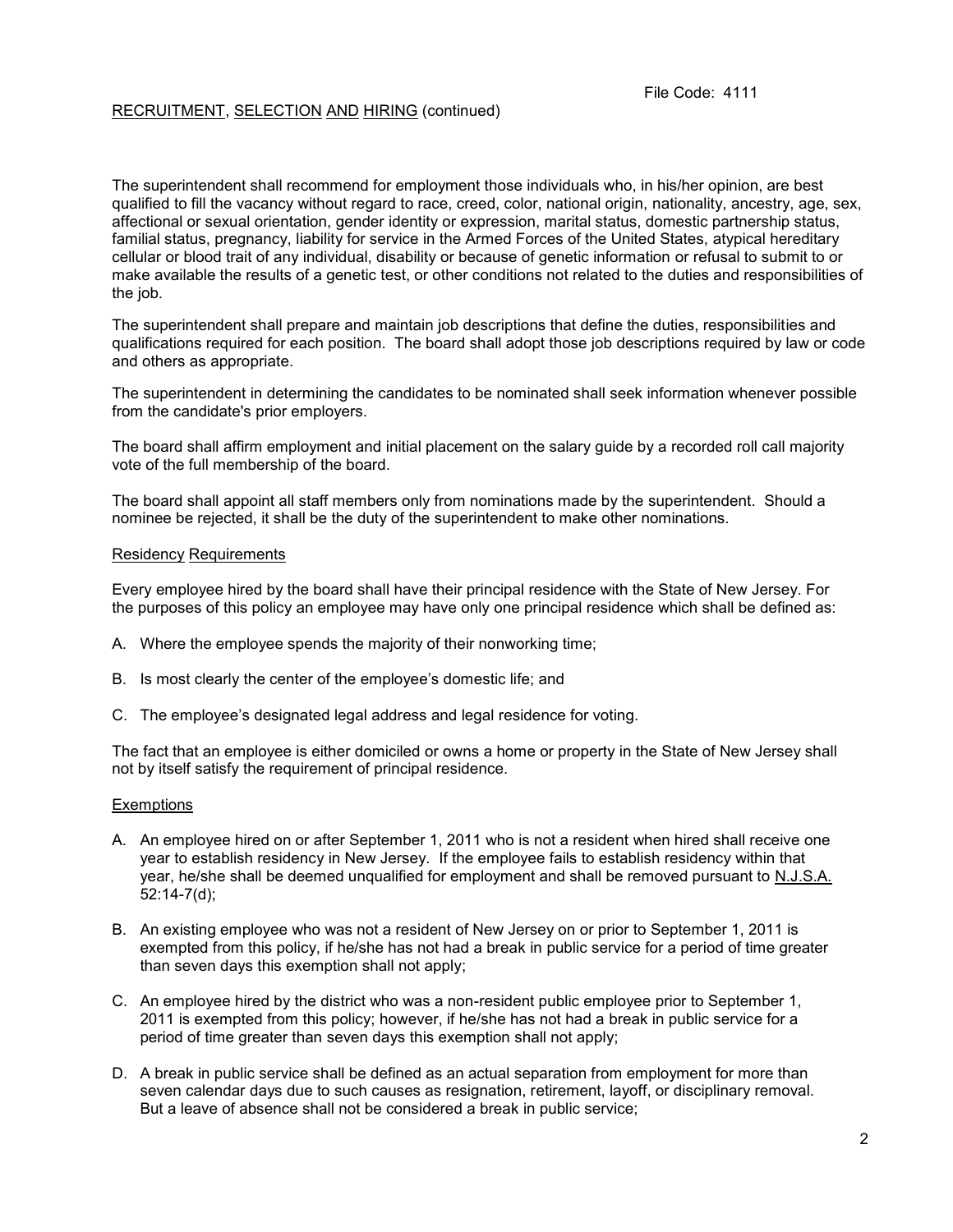## RECRUITMENT, SELECTION AND HIRING (continued)

E. An employee may request an exemption made to the State committee formed under N.J.S.A. 52:14-7 on a basis of critical need or hardship. The decision on whether to approve an application of the employee shall be made by a majority vote of this committee. If this committee fails to act within 30 days after receipt of the employee's application, no exemption shall be granted and the residency requirements set forth in this policy shall be in effect.

| Adopted:             | March 2007    |
|----------------------|---------------|
| NJSBA Review/Update: | April 2014    |
| Readopted:           | December 2014 |
| Revised/Readopted:   | November 2016 |

#### Key Words

Recruitment, Selection and Hiring; Hiring; Nondiscrimination; Affirmative Action, Background Check, Personnel Background Check, Domestic Partnership Act, Residency Requirements

| Legal References: N.J.S.A. 10:5-1 et seq. | Law Against Discrimination                                 |
|-------------------------------------------|------------------------------------------------------------|
| See particularly:                         |                                                            |
| N.J.S.A. 10:5-3                           |                                                            |
| N.J.S.A. 18A:3-15. 1 et seq.              | Fraudulently issued, obtained, forged or altered degree    |
|                                           | or certification; use in connection with business or       |
|                                           | occupation                                                 |
| N.J.S.A. 18A:6-5                          | Inquiry as to religion and religious tests prohibited      |
| N.J.S.A. 18A:6-6                          | No sex discrimination                                      |
| N.J.S.A. 18A:6-7.1, -7.5                  | Criminal history record; employee in regular contact with  |
|                                           | students; grounds for disqualification from employment;    |
|                                           | exception                                                  |
| N.J.S.A. 18A:6-76.1                       | Deadline for notification to students of requirements      |
|                                           | of provisional certificate and induction program           |
| N.J.S.A. 18A:11-1                         | General mandatory powers and duties                        |
| N.J.S.A. 18A:13-40                        | General powers and duties of board of newly created        |
|                                           | regional districts                                         |
| N.J.S.A. 18A:16-1                         | Officers and employees in general                          |
| N.J.S.A. 18A:26-1, -1.1, -2               | Citizenship of teachers, etc.                              |
| N.J.S.A. 18A:27-1 et seq.                 | <b>Employment and Contracts</b>                            |
| See particularly:                         |                                                            |
| N.J.S.A. 18A:27-4.1                       |                                                            |
| N.J.S.A. 18A:54-20                        | Powers of board (county vocational schools)                |
| N.J.S.A. 26:8A-1 et seq.                  | Domestic Partnership Act                                   |
| N.J.S.A. 52:14-7                          | <b>Residency Requirements</b>                              |
| N.J.A.C. 6A:7-1.1 et seq.                 | Managing for Equality and Equity in Education              |
| See particularly:                         |                                                            |
| N.J.A.C. 6A:7-1.4,-1.8                    |                                                            |
| N.J.A.C. 6A:9-6.1 et seq.                 | <b>Types of Certificates</b>                               |
| N.J.A.C. 6A:9-8.1 et seq.                 | Requirements for Instructional Certification               |
| N.J.A.C. 6A:9-11.1 et seq.                | Exceptions for the Requirements for the Instructional      |
|                                           | Certificate                                                |
| N.J.A.C. 6A:9-12.1 et seq.                | Requirements for Administrative Certification              |
| N.J.A.C. 6A:30-1.1et seq.                 | Evaluation of the Performance of School Districts          |
| N.J.A.C. 6A:32-4.1                        | Employment of teaching staff                               |
| N.J.A.C. 6A:32-4.8                        | Support residencies for regularly certified, inexperienced |
|                                           | first-year principals                                      |
| N.J.A.C. 6A:32-5.1                        | Standards for determining seniority                        |
|                                           |                                                            |